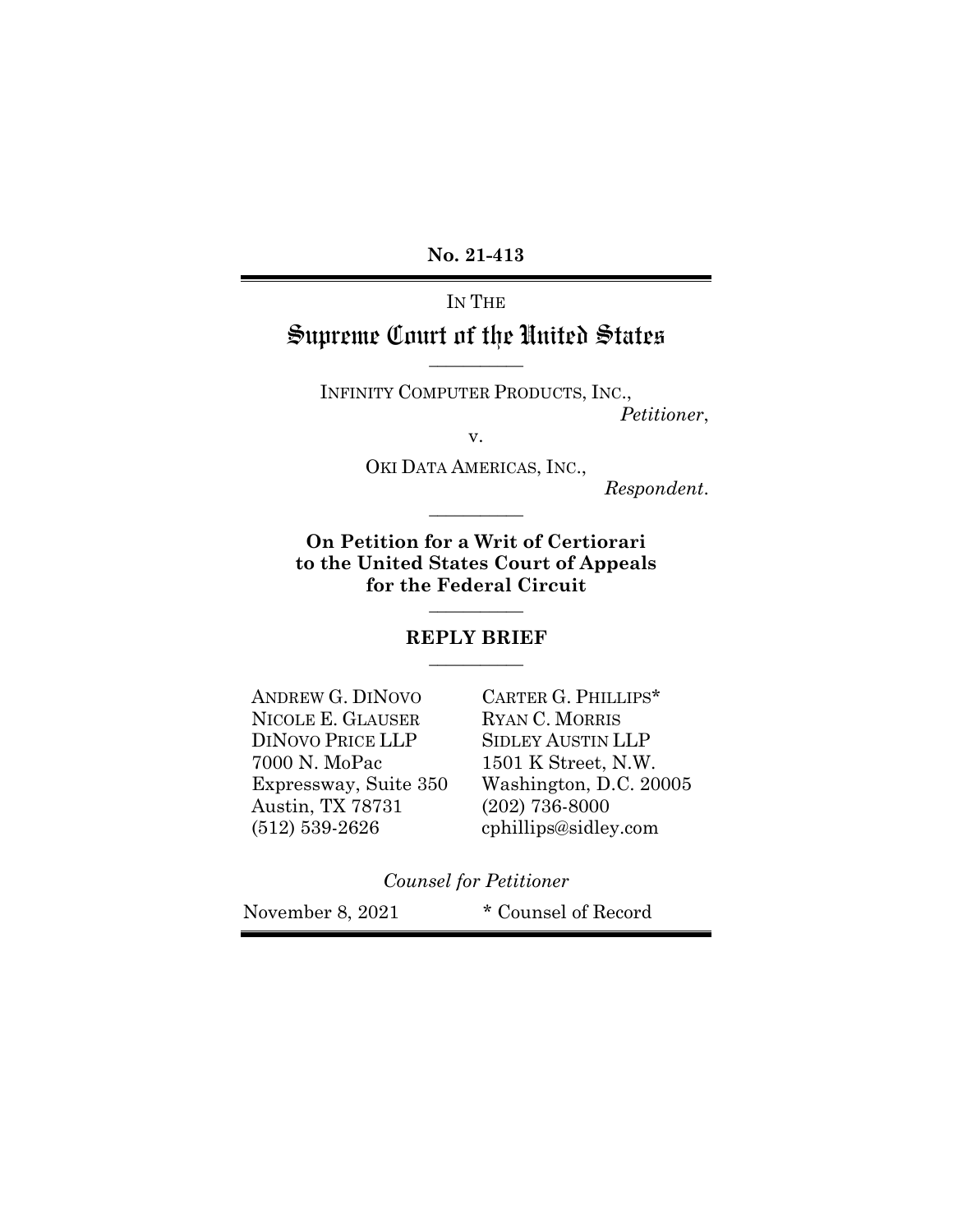# TABLE OF CONTENTS

Page

| I. THE FEDERAL CIRCUIT'S DECISION<br>ERECTS A NEW RULE THAT IS INCON-<br>SISTENT WITH THIS COURT'S PRECE- | З |
|-----------------------------------------------------------------------------------------------------------|---|
| II. THIS CASE WILL ALLOW THE COURT<br>TO ADDRESS A QUESTION LEFT OPEN                                     |   |
|                                                                                                           |   |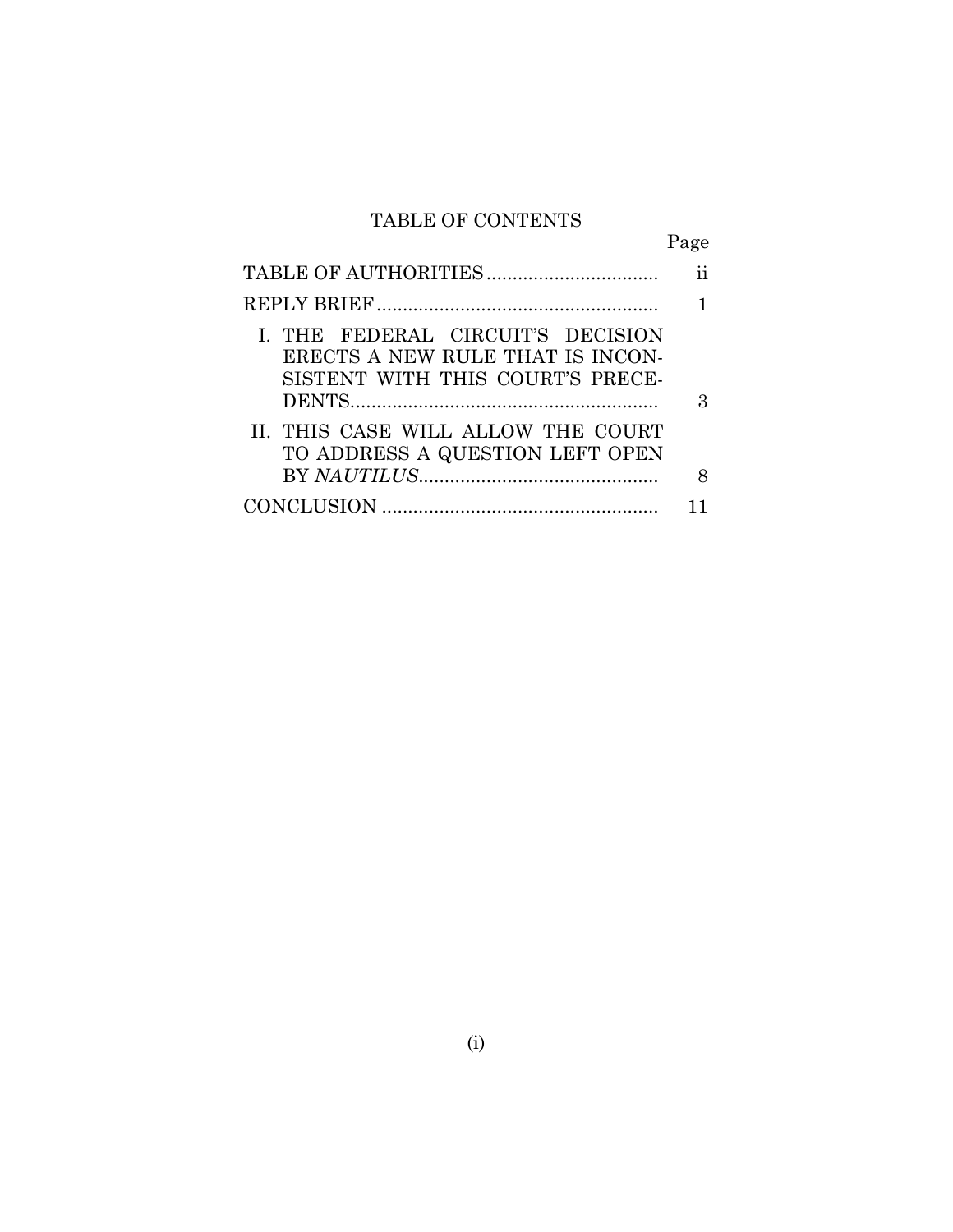## TABLE OF AUTHORITIES CASES Page

| Arcadia v. Ohio Power Co., 498 U.S. 73       |      |
|----------------------------------------------|------|
|                                              | 9    |
| Festo Corp. v. Shoketsu Kinzoku Kogyo        |      |
| Kabushiki Co., 535 U.S. 722 (2002)           | 7, 8 |
| Goodyear Dental Vulcanite Co. v. Davis, 102  |      |
|                                              |      |
| Graham v. John Deere Co. of Kan. City, 383   |      |
|                                              |      |
| Nautilus, Inc. v. Biosig Instruments, Inc.,  |      |
|                                              |      |
| Teva Pharms. USA, Inc. v. Sandoz, Inc., 574  |      |
|                                              |      |
|                                              | 10   |
| U.S. Nat'l Bank of Or. v. Indep. Ins. Agents |      |
| of Am., Inc., 508 U.S. 439 (1993)            | 9    |
| United Carbon Co. v. Binney & Smith Co.,     |      |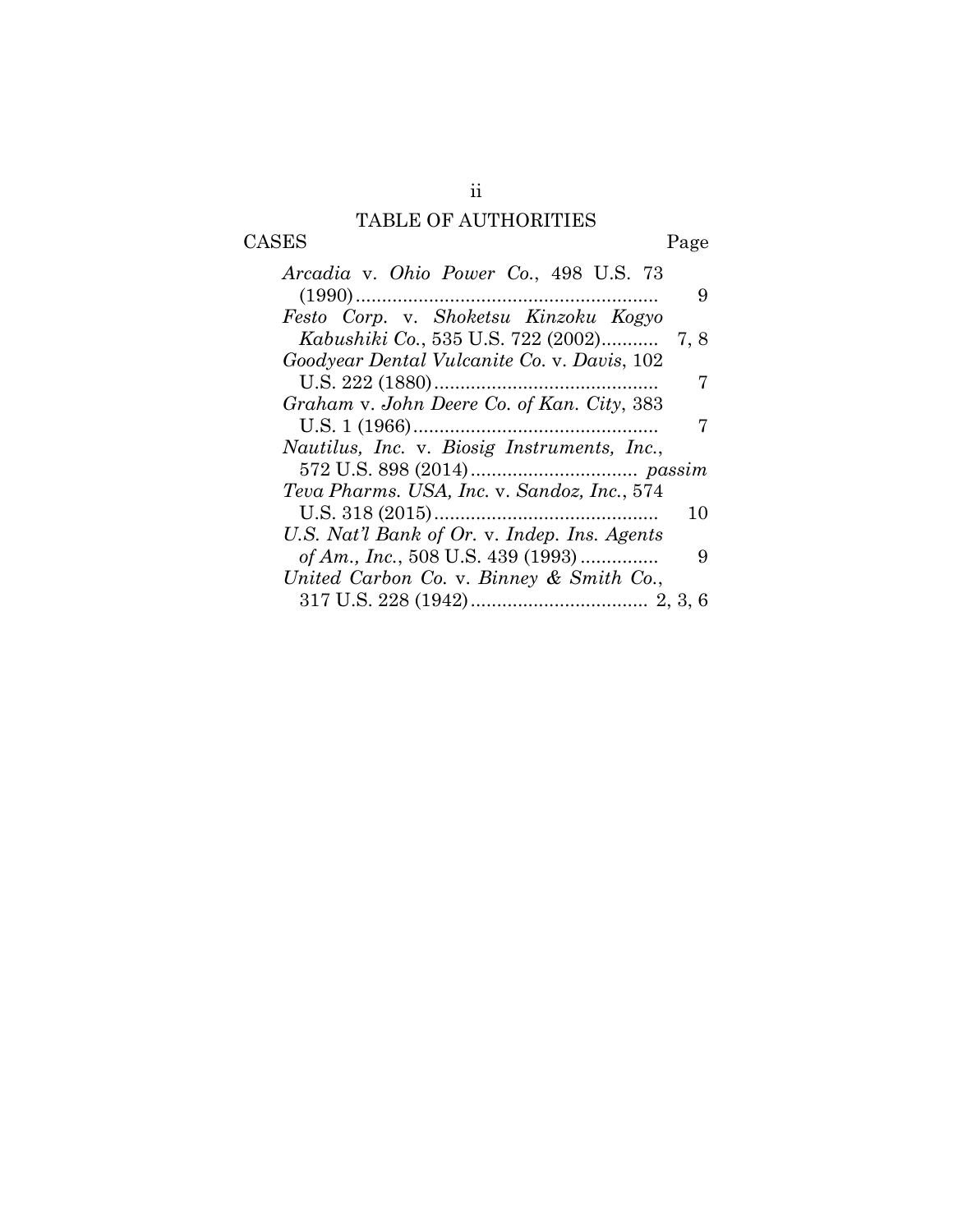#### **REPLY BRIEF**

Respondent's Brief in Opposition ("Opp.") attempts to confuse issues and muddy the waters, but it offers nothing to diminish the need for this Court's review of the decision below.

<span id="page-3-0"></span>In *Nautilus, Inc.* v. *Biosig Instruments, Inc.*, the Court rehabilitated the indefiniteness doctrine in 35 U.S.C. § 112, articulating a test that preserves the "delicate balance" in § 112. 572 U.S. 898, 909 (2014) (quoting *Festo Corp.* v. *Shoketsu Kinzoku Kogyo Kabushiki Co.*, 535 U.S. 722, 731 (2002)). That test requires courts to evaluate whether patent claims are sufficiently definite "from the perspective of someone skilled in the relevant art." *Id.* at 908.

Overreacting to this Court's correction, the Federal Circuit has now shunted away the core of *Nautilus*. According to the decision below, courts can ignore the perspective of someone skilled in the art to find patent claims indefinite as a matter of law if there is any imagined inconsistency in the patent's prosecution history. See Pet. 12–14. This holding not only upsets the Court's delicate balance for indefiniteness, but it erects a rule that is ripe for abuse. See *id.* at 16.

Respondent does not dispute that the Federal Circuit ruled solely on the basis of the patent's prosecution history, or that it did so purely as a matter of law. See Opp. 15–16 & n.3, 22. Instead, respondent says this case is a poor vehicle because it is fact bound. But indefiniteness will always arise ""in the context of [particular patent] claims.'" *Id.* at 14 (quoting Pet. App. 18a). That does not make the case a bad vehicle. At bottom, the courts below held that common terms such as "computer" and "passive link" invalidate a patent when the record is clear that everyone skilled in the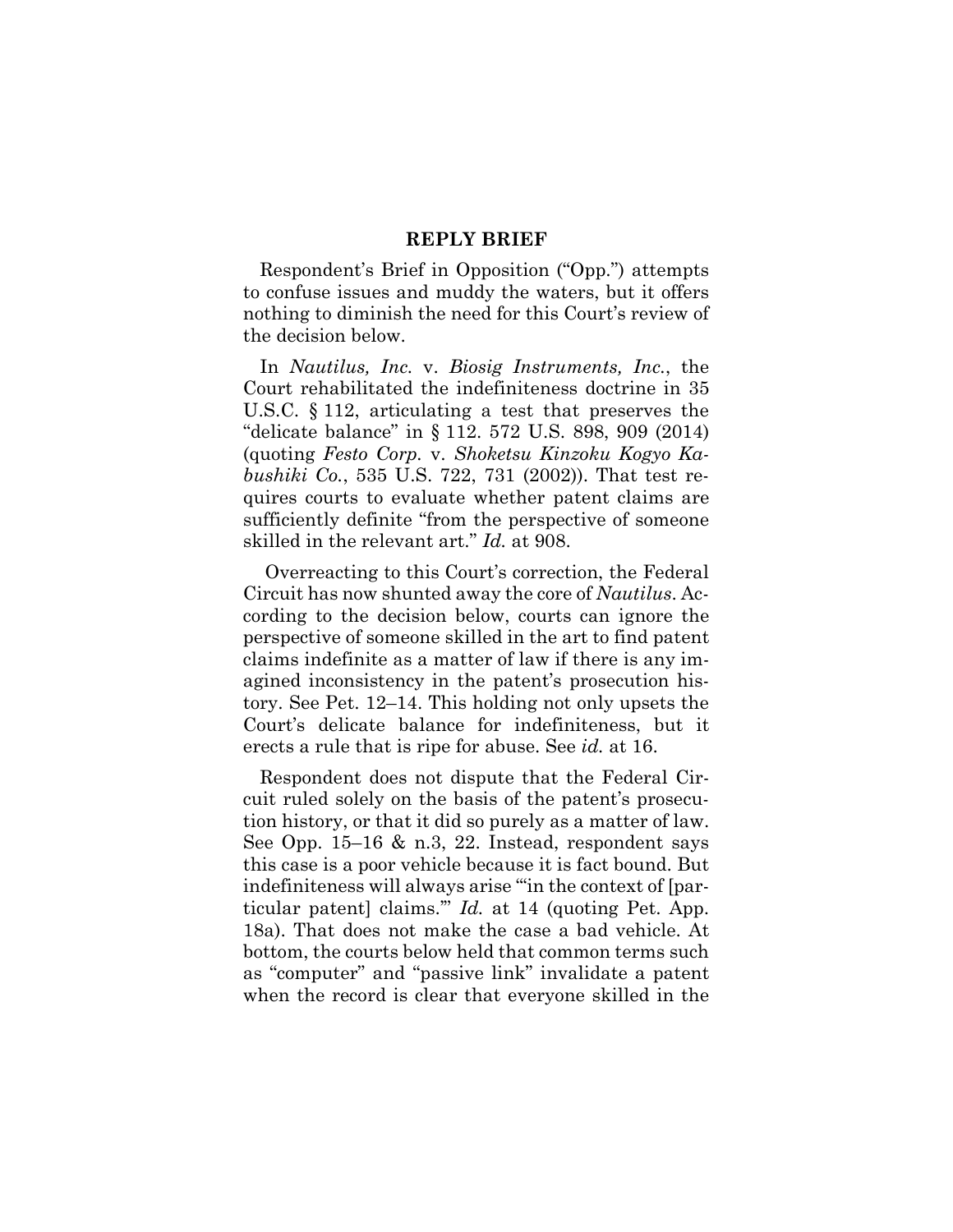art knew and knows what they mean. The lower courts simply ignored the sole evidence of one skilled in the art based on their own reading of the prosecution history.

Respondent also argues that the Federal Circuit justifiably ignored the only evidence of someone skilled in the art because that evidence did not address where the "passive link" ends and the computer begins in the invention. This is a strawman.

The patent specification explicitly defines the "computer" and indicates that the passive link ends at the computer's port. The only remaining question concerned the meaning of "passive link." On that, the sole evidence came from Infinity's expert, who explained that the term was well-understood by skilled artisans. The Federal Circuit's only basis for ignoring that evidence was its view that a supposed isolated inconsistency in the prosecution history overrode any other consideration as a matter of law. Such a view stands in stark contrast to the Court's approach in cases such as *United Carbon Co.* v. *Binney & Smith Co.*, 317 U.S. 228 (1942)—a case respondent fails even to address.

Ultimately, the Federal Circuit's rule that courts can ignore the views of a skilled artisan if there is a supposed inconsistency in the prosecution history is inconsistent with this Court's precedent. It also produces absurd results. The Patent Trial and Appeal Board ("PTAB") evaluated the same expert testimony at issue here and had no trouble understanding the scope of the invention with reasonable certainty. Yet, the Federal Circuit's new indefiniteness rule allows courts to disregard that history and the views of skilled artisans to reach its own legal conclusion.

This is a particularly compelling case for certiorari because it would allow the Court to address questions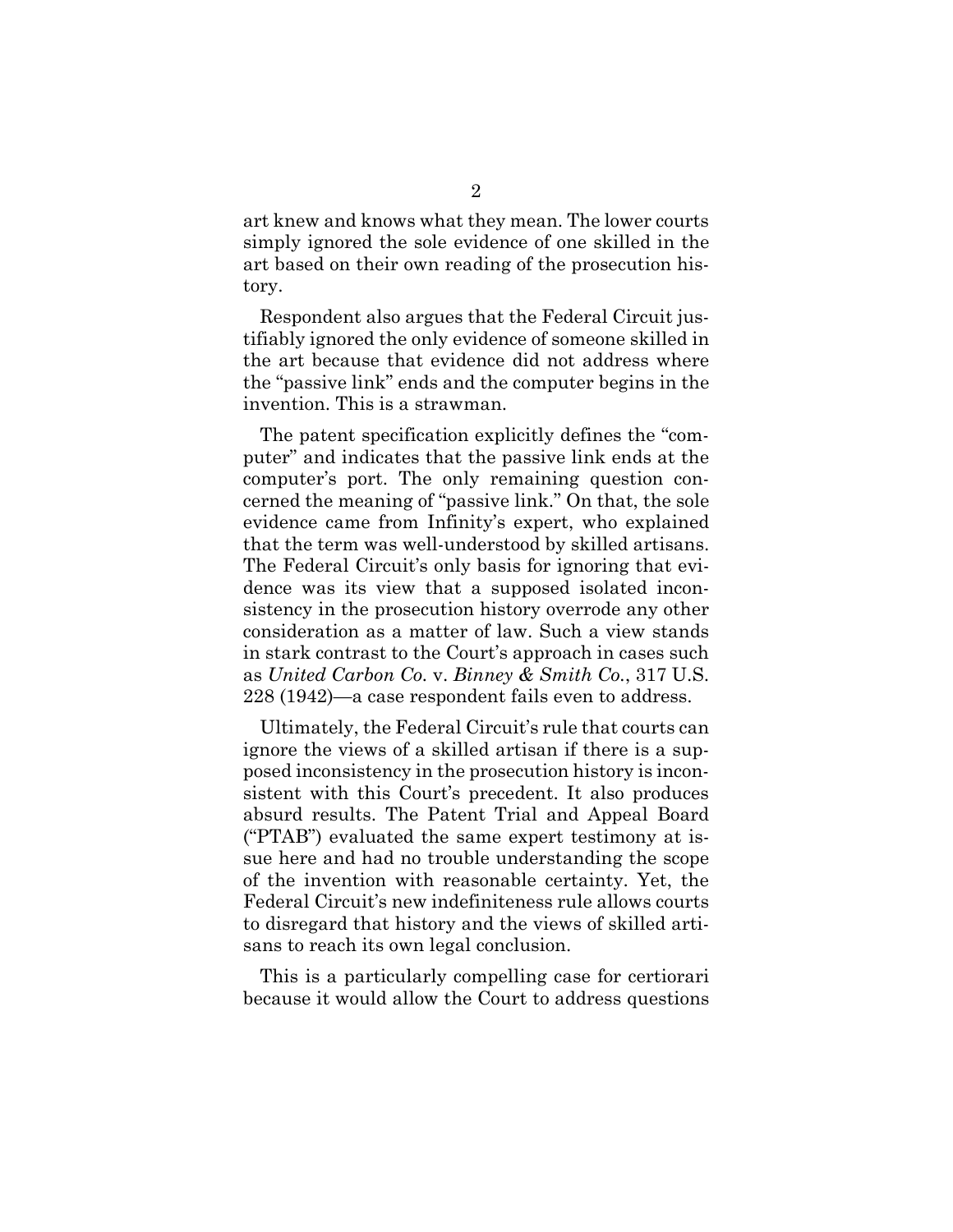previously left open in *Nautilus*—namely, whether indefiniteness rests on factual issues and whether those issues must be proven by clear-and-convincing evidence. Respondent argues that this case is a poor vehicle to resolve those issues because they were supposedly not raised or presented. But these issues are antecedent issues to the question presented. And contrary to respondent's contention, Infinity did not concede that the indefiniteness inquiry is a purely legal one. Respondent quotes Infinity's articulation of the standard for *claim construction*, not indefiniteness. Infinity made clear below that respondent had the "heavy burden to show by clear and convincing evidence that all of the patent claims are indefinite." CAFC Opening Br. 26.

The Court should grant the petition.

### **I. THE FEDERAL CIRCUIT'S DECISION ERECTS A NEW RULE THAT IS INCON-SISTENT WITH THIS COURT'S PRECE-DENTS.**

Certiorari is warranted because the decision below establishes a new methodology for determining indefiniteness under § 112 that is inconsistent with this Court's precedents. Pet. 12–14. According to this new approach, courts can disregard "the perspective of someone skilled in the relevant art," *Nautilus*, 572 U.S. at 908, to declare patent claims indefinite as a matter of law if there is an arguable inconsistency in the prosecution history. Pet. 13. The refusal to consider the only evidence in this case on the views of a skilled artisan not only contravenes this Court's instructions in *Nautilus*, but also it stands in stark contrast to the Court's approach in cases like *United Carbon*, 317 U.S. 228. Pet. 13–14. Moreover, making any ambiguity in a decades-long prosecution history a legal trump card is especially pernicious because it turns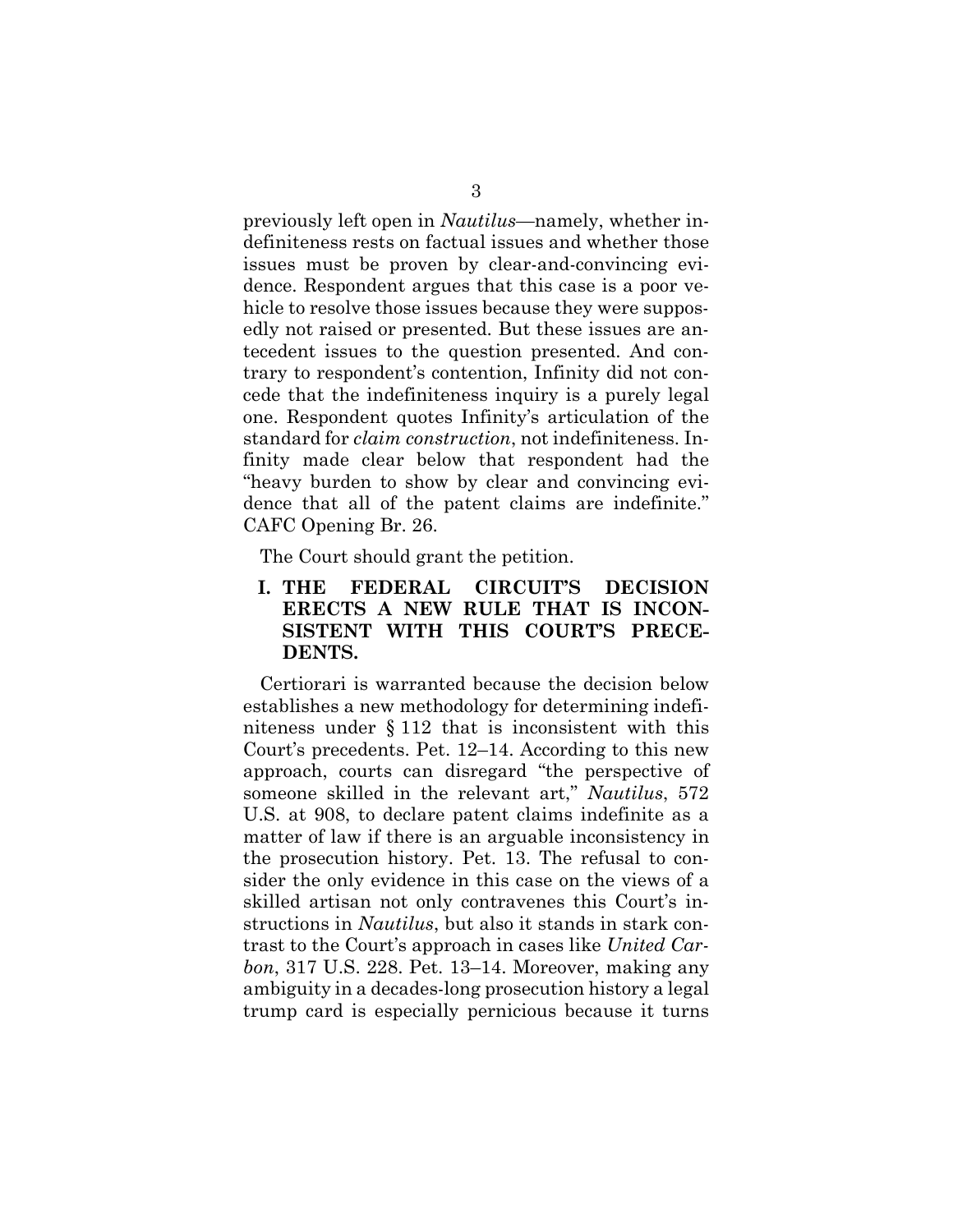patent litigation into a game of "gotcha." *Id.* at 16. Respondent's counterarguments are unavailing.

Respondent suggests that the Federal Circuit did not establish a new approach in this case and that the case is "uniquely fact bound." Opp. 14; *id.* at 1. But indefiniteness always arises "in the context of [certain patent] claims," *id.* at 1, 14 (quoting Pet. App. 18a); that does not make it uniquely fact bound. Nor does the particular nature of the indefiniteness issue here alter the fact that the Federal Circuit held courts could ignore the only views of skilled artisans if there is an imagined inconsistency in the prosecution history. Pet. 13.

Respondent asserts repeatedly that the indefiniteness question here turns on where the passive link ends and computer begins, and that this somehow makes the case unique. See Opp. 14–15; *id.* at 1–2, 9, 12–13, 18–19. This is a strawman. The '811 patent explicitly defines the computer as "any type of computer (including but not limited to an Apple Macintosh, IBM PC, PCAT or PCXT)," CAFC JA85, and consistently teaches that the connection between the facsimile and computer extends to the computer's port—that is, ter-minates at the computer's port.<sup>[1](#page-6-0)</sup> Because the patent does not explicitly define the term "passive link," the only open question concerned the meaning of that term, which the sole expert evidence established was a term "well understood by those skilled in the art as a connection which is not active." CAFC JA2975. Accordingly, to one skilled in the art, the passive link—

<span id="page-6-0"></span><sup>1</sup> *See* CAFC JA88 ("connected to an appropriate receiving port of a computer"); *id.* ("using a [computer's] digital connector port"); *id.* ("connector ports to interface"); CAFC JA89 ("passive link between … facsimile machine and [computer's] digital connector port"); *see* CAFC JA87 (describing RS 232 "interconnect port" at the computer).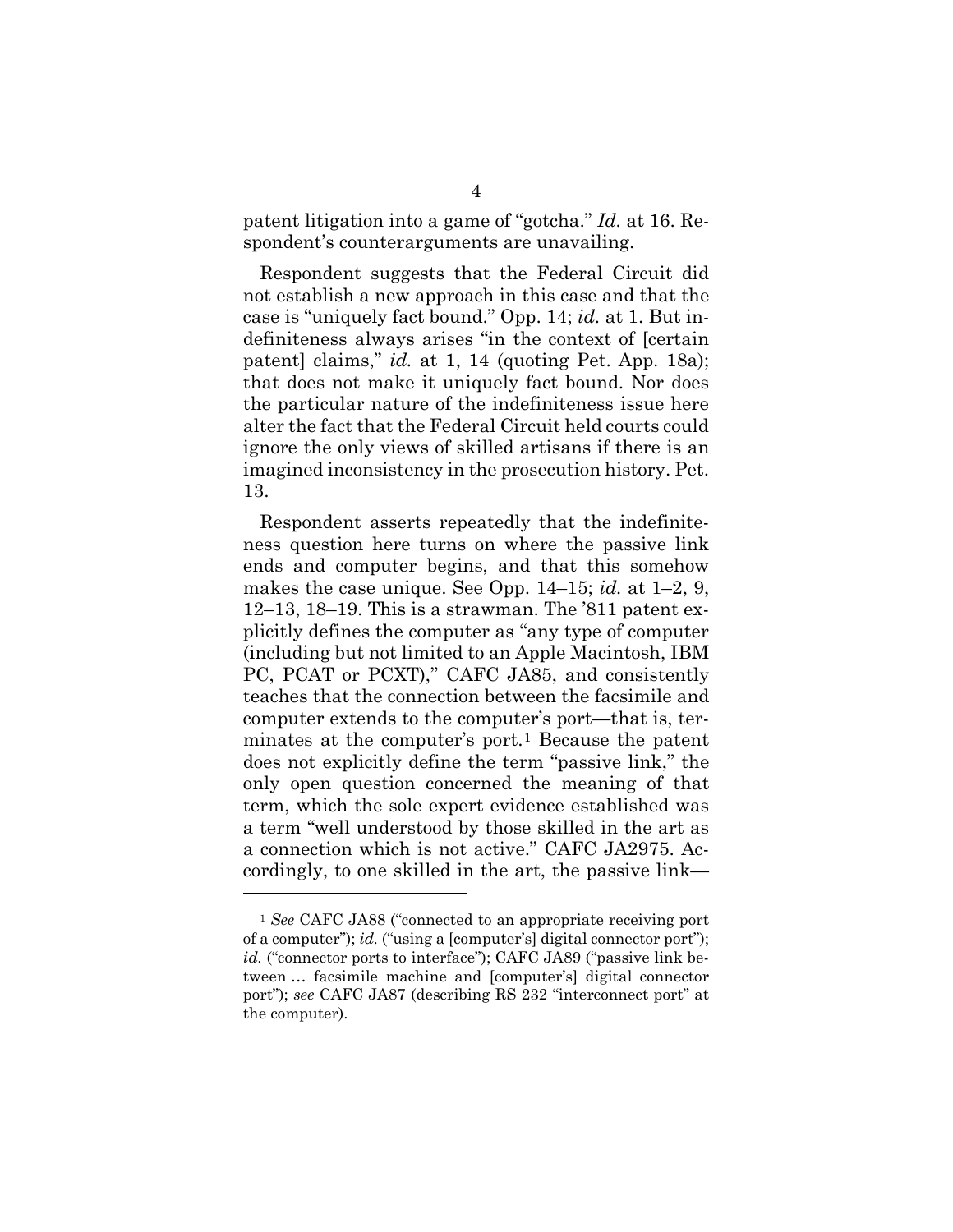an inactive connection—terminates at the computer port. See CAFC JA2976 ("modulation procedure within the PC … does not" change meaning of "passive link").

Respondent, the district court, and the Federal Circuit bypassed the patent claims, specification, and "perspective of someone skilled in the relevant art," *Nautilus*, 572 U.S. at 908, solely by concluding that a supposed inconsistency in the prosecution history overrode any other consideration as a matter of law. See Pet. App. 13a–14a, 20a–22a, 34a–35a, 39a. In other words, they began by reaching a conclusion about the prosecution history and then viewed all else through the prism of that conclusion. And it is respondent's view of the prosecution history—not any acknowledgment from Infinity—that supposedly creates a question about where the passive link ends and computer begins. Infinity's counsel agreed that a skilled artisan would need to know where the passive link ends and computer begins, see Opp. 1, 14–15, because those are components in the claims. That, however, did not mean a skilled artisan would not know those limits with reasonable certainty. Quite the contrary. See *supra*, 4–5. Indeed, the PTAB, which accepted the meaning of "passive link" from Infinity's expert, had no trouble ascertaining the boundaries of the invention with reasonable certainty. See CAFC JA2686–93.

For similar reasons, respondent's effort to excuse the fact that the Federal Circuit ignored unrebutted expert evidence fails. Respondent contends that the Federal Circuit could ignore Infinity's expert testimony because that testimony did not explicitly address "where the passive link ends and the computer begins." Opp. 18–20. As explained, however, the declaration of Infinity's expert bore directly upon whether a skilled artisan would know what the term "passive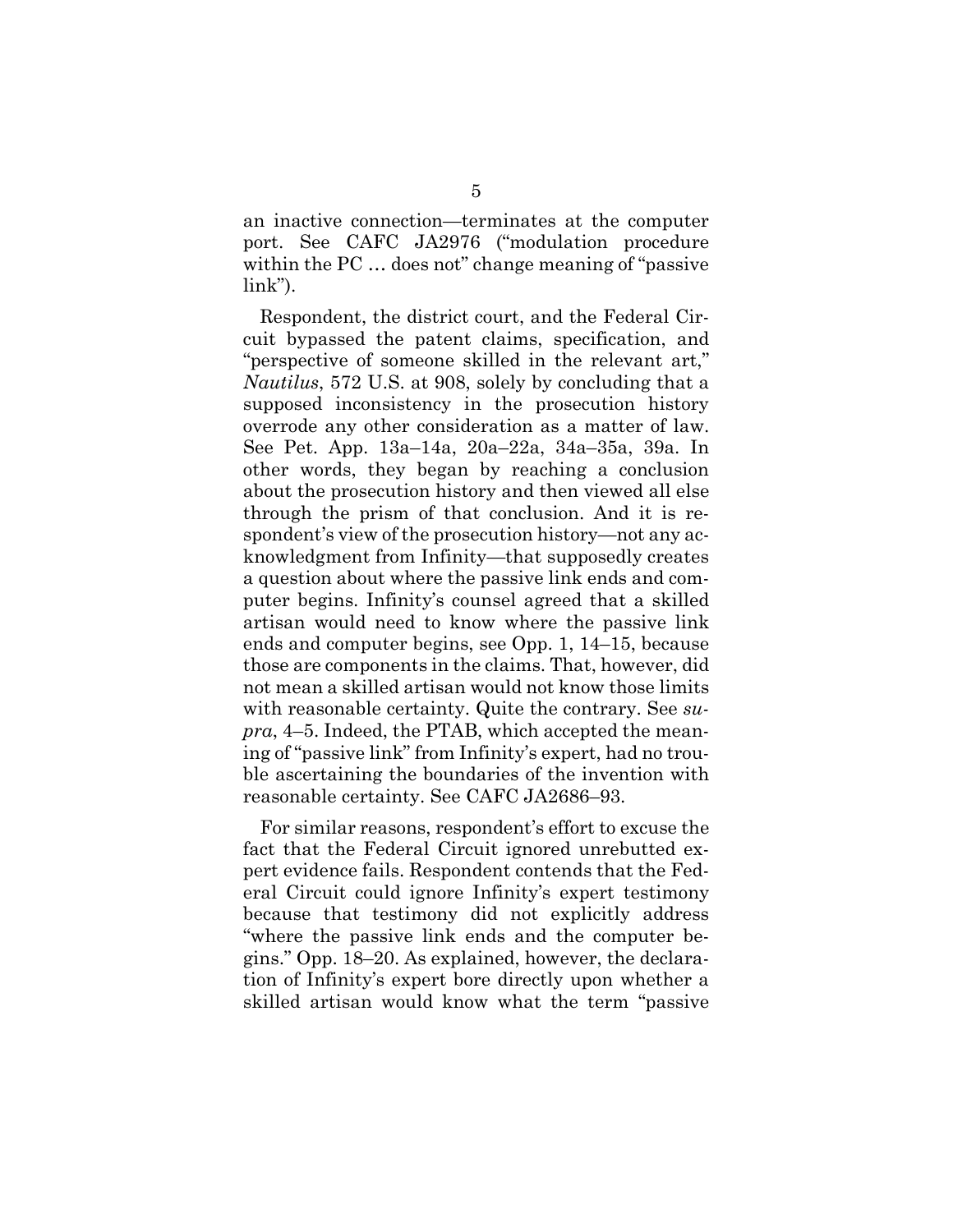link" means, the patent claims and specification explained where the passive link ends, and so a skilled artisan would know where that link ends and the computer begins. See *supra*, 4–5.

Moreover, that expert declaration explained why there is in fact no conflict in the prosecution history and respondent's view is wrong "from the perspective of someone skilled in the relevant art." *Nautilus*, 572 U.S. at 908. The declaration makes clear that, in distinguishing *Perkins*, Infinity did *not* suggest that the passive link extends to the I/O bus in the computer; rather, the *data*—not the link—passes directly to the I/O bus. See Pet. 14–15. Respondent has no rebuttal. This and the Federal Circuit's decision to ignore the views of someone of ordinary skill in the art is inconsistent with this Court's approach in *United Carbon*, 317 U.S. 228. See Pet. 13–14. Respondent has no response to *United Carbon*, failing to discuss it at all and referencing it only in a parenthetical. See Opp. 14.

Respondent says the Federal Circuit justifiably ignored the only views of a skilled artisan because "definiteness is to be measured as of the time of the patent application" and "the expert declaration offered by Infinity *was not* directed to 'the time the patent was filed.'" Opp. 18. Respondent is flatly wrong. Infinity's expert based his opinions on "the level of ordinary skill in this art *at the time of filing* of the claims of the … '811 patent family." CAFC JA2965 (emphasis added); see CAFC JA2964 (same). The declaration is plainly "relevant under *Nautilus*." Opp. 18. And in adopting respondent's view that its own reading of the prosecution history could establish indefiniteness as a matter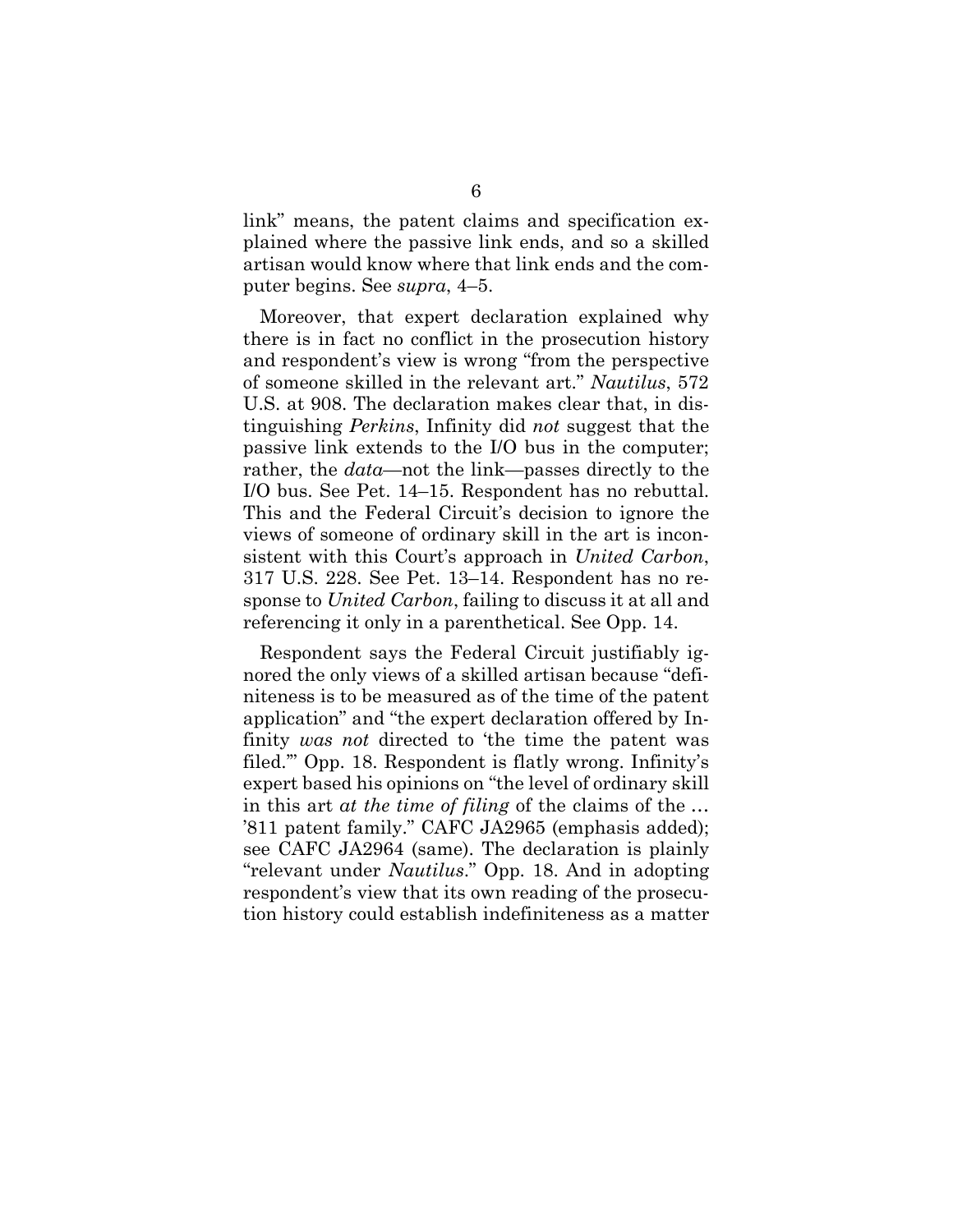of law, the Federal Circuit contravened this Court's precedents. Pet. 12–14.[2](#page-9-3)

According to respondent, the Federal Circuit did nothing wrong because the Court in *Nautilus* said that the claims may be "read in light of the patent's … prosecution history," Opp. 18, and because the Court has approved the use of prosecution in a variety of contexts, *id.* at 17. However, it is one thing to consult the prosecution history, in connection with the claims and specification, as part of an inquiry into whether a skilled artisan would understand the claims with reasonable certainty, and it is something else entirely to hold, as the Federal Circuit did, that the prosecution history alone can render claims indefinite as a matter of law. Pet. 13. Nothing in *Nautilus* suggests that the prosecution history can be used as a legal ace in the hole. Rather, the Court emphasized that "definiteness is to be evaluated from the perspective of someone skilled in the relevant art." *Nautilus*, 572 U.S. at 908. Nor do respondent's other cases suggest that the prosecution history is legally dispositive, regardless of other considerations. See *Graham* v. *John Deere Co. of Kan. City*, 383 U.S. 1, 33 (1966); *Goodyear Dental Vulcanite Co.* v. *Davis*, 102 U.S. 222, 227 (1880).

<span id="page-9-2"></span><span id="page-9-1"></span><span id="page-9-0"></span>As the petition demonstrated, moreover, not even prosecution history estoppel—perhaps the strongest use of prosecution history—is absolute. Pet. 15. As this Court explained in *Festo Corp.*, 535 U.S. 722, prosecution history estoppel merely establishes a presumption

<span id="page-9-3"></span><sup>2</sup> Respondent argues that the Federal Circuit did not ignore all evidence, because the court did consider the "intrinsic" evidence, namely the prosecution history. Opp. 19–20. But the only evidence concerning "the perspective of someone skilled in the relevant art," *Nautilus*, 572 U.S. at 908, was Infinity's expert declaration. Intrinsic evidence does not necessarily reveal the views of a skilled artisan.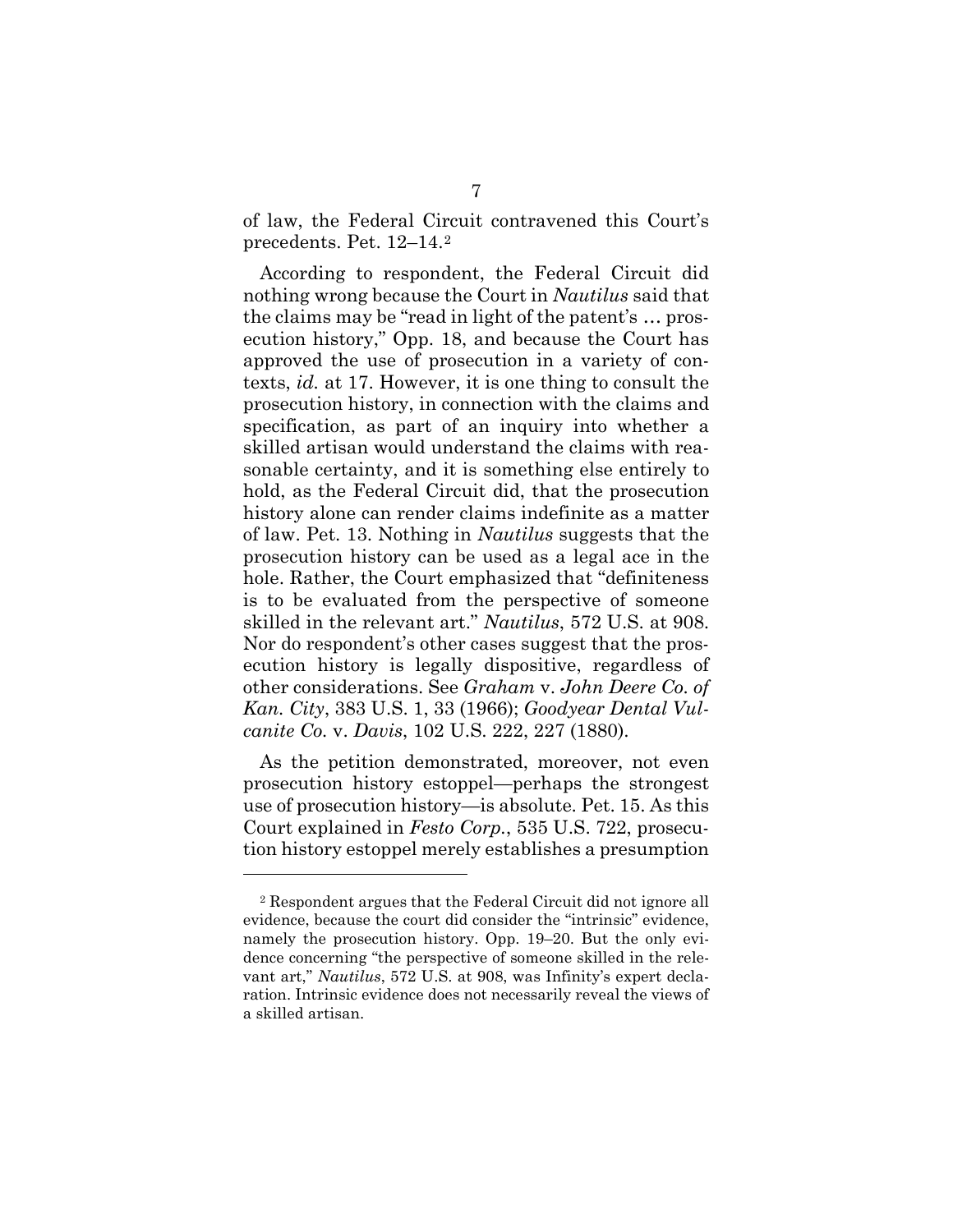that is rebuttable with evidence from "one skilled in the art." *Id.* at 741. The Court in *Nautilus* referenced *Festo* in approving the use of prosecution history, and this confirms the Federal Circuit's elevation of prosecution history as legally conclusive for indefiniteness is inconsistent with this Court's precedents. Pet. 15– 16. Respondent has no response.

If the Federal Circuit's new rule in this case is allowed to stand, it will surely turn patent litigation into a game of "gotcha." Pet. 16; contra Opp. 16, 17. The Court's perspective-of-a-skilled-artisan standard offers some objective measure by which patent holders and the public may understand the boundaries of an invention. But giving alleged infringers a means to have a patent declared indefinite as a matter of law based on imagined inconsistencies in the prosecution history offers no meaningful measure—only the ingenuity of the alleged infringer and the vagaries of what it may find. Pet. 16.[3](#page-10-0)

## **II. THIS CASE WILL ALLOW THE COURT TO ADDRESS A QUESTION LEFT OPEN BY**  *NAUTILUS***.**

Certiorari is particularly warranted in this case because it will give the Court an opportunity to resolve whether indefiniteness under § 112 rests on factual issues and whether those issues must be proven by clear-and-convincing evidence. Pet. 17. In *Nautilus*, this Court left those questions "for another day," 572 U.S. at 912 n.10, and this case heralds that day. A core inquiry in assessing indefiniteness under *Nautilus* is

<span id="page-10-0"></span><sup>3</sup> Respondent says it is incumbent on patent holders to avoid creating vagaries in the prosecution history. Opp. 17. But language is "inherent[ly] limit[ed]," and there will always be "[s]ome modicum of uncertainty." *Nautilus*, 572 U.S. at 909. That is true of the prosecution history as much as the claims.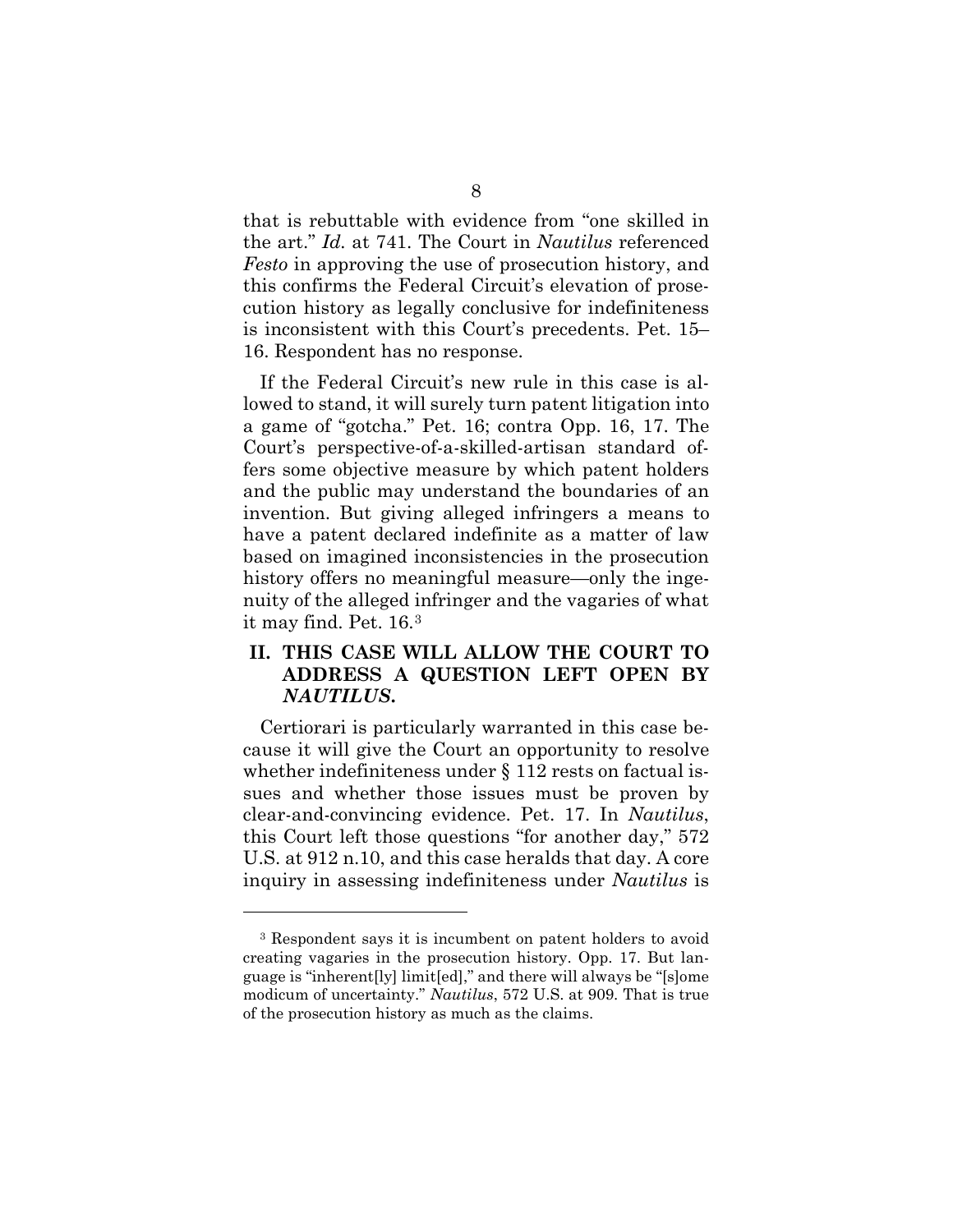a factual one, and this Court has made clear that such factual issues must be established by clear-and-convincing evidence to find patent claims invalid. Pet. 17– 18. However, the Federal Circuit in the decision below treated the inquiry as a purely legal one, refusing to consider the only views of a person of ordinary skill in the art and failing to hold respondent to its clear-andconvincing burden. *Id.* at 18. Respondent contends that this case is an inappropriate vehicle to answer the questions left open in *Nautilus*, but it is wrong.

Respondent suggests that the Court should decline to address this issue because it was not raised below or decided by the court of appeals. Opp. 21. But whether a factual issue underlies indefiniteness and what the burden of proof is are issues "antecedent" to the question presented, precisely the kind of issues this Court has addressed in the past whether raised below or not. *U.S. Nat'l Bank of Or.* v. *Indep. Ins. Agents of Am., Inc.*, 508 U.S. 439, 447 (1993); see *Arcadia* v. *Ohio Power Co.*, 498 U.S. 73, 77 (1990) (addressing antecedent question).

<span id="page-11-1"></span><span id="page-11-0"></span>Respondent also argues that Infinity should not be allowed to question whether the issue is a purely legal one because Infinity's appellate brief below indicated that the question was purely one of law. Opp. 21–22; *id.* at 10–11. But this argument rests on a lengthy quotation of the standard of review for claim construction, not indefiniteness. Infinity's Federal Circuit brief stated explicitly that respondent has the "heavy burden to show by clear and convincing evidence that all of the patent claims are indefinite." CAFC Opening Br. 26. Infinity also argued that the district court erred by, among other things, "disregarding the only expert testimony of record." *Id.* Infinity has not "oscillat [ed]." Opp. 22.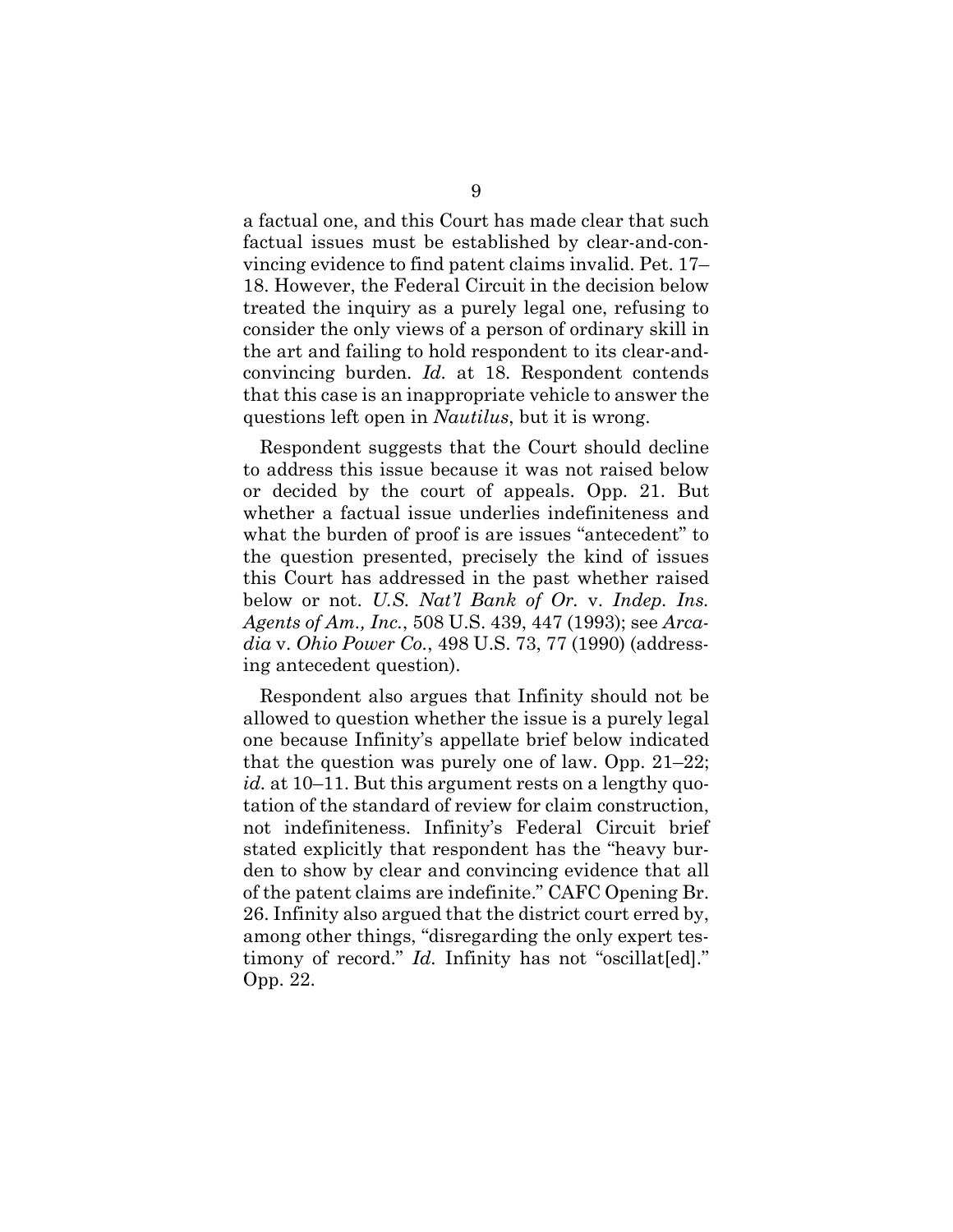According to respondent, treating indefiniteness as a purely legal issue was appropriate because the Federal Circuit merely followed this Court's guidance in *Teva* that construing the "intrinsic evidence is 'solely a determination of law.'" Opp. 22 (quoting *Teva Pharms. USA, Inc.* v. *Sandoz, Inc.*, 574 U.S. 318, 320 (2015)). Once again, respondent confuses claim construction and indefiniteness. In *Teva*, the Court explained that when construing a claim term, "the judge's determination will amount solely to a determination of law" "when the district court reviews only evidence intrinsic to the patent (the patent claims and specifications, along with the patent's prosecution history)." 574 U.S. at 331. But *Teva* did not purport to announce an overarching principle for all uses of prosecution history. Rather, it concerned the principles applicable when a court is construing a particular patent claim—that is, "a district court's interpretation of a written instrument" to arrive at the authoritative meaning of that term. *Id.* While claim construction often influences indefiniteness, this Court has made clear that indefiniteness is not about trying to derive the authoritative construction of a term. It is about whether patent claims "inform those skilled in the art about the scope of the invention with reasonable certainty," *Nautilus*, 572 U.S. at 910, and must be "measured from the viewpoint of a person skilled in [the] art *at the time the patent was filed*," *id.* at 908 (alteration in original). This inquiry is rife with factual questions. Even for claim construction, "the meaning of a term in the relevant art during the relevant time period" is a factual question. *Teva*, 574 U.S. at 331; Pet. 18. But even if there is an open question on this, that is a reason to grant certiorari, not deny it.